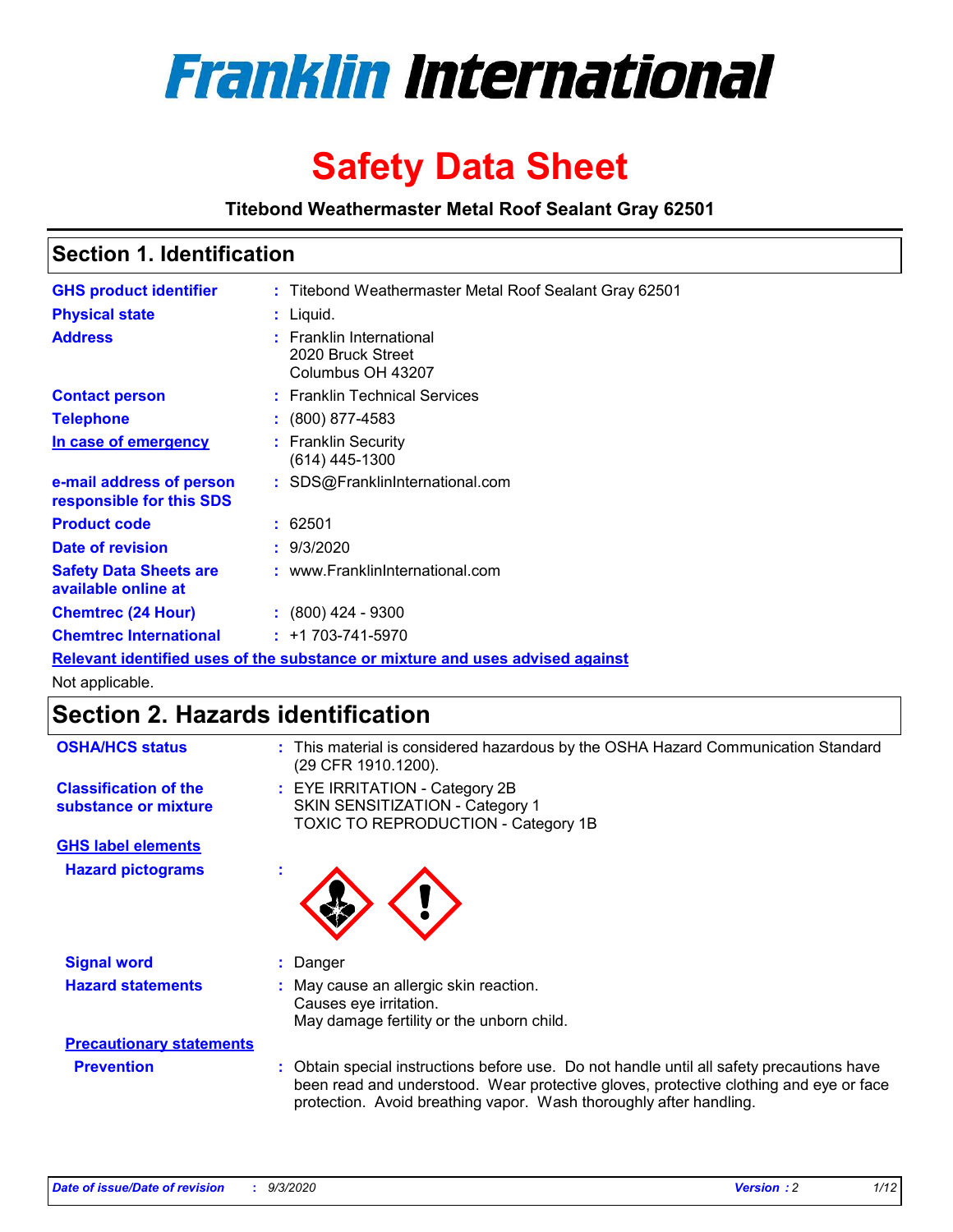### **Section 2. Hazards identification**

| <b>Response</b>                            | : IF exposed or concerned: Get medical advice or attention. Wash contaminated clothing<br>before reuse. IF ON SKIN: Wash with plenty of water. IF IN EYES: Rinse cautiously<br>with water for several minutes. Remove contact lenses, if present and easy to do.<br>Continue rinsing. If eye irritation persists: Get medical advice or attention. |
|--------------------------------------------|----------------------------------------------------------------------------------------------------------------------------------------------------------------------------------------------------------------------------------------------------------------------------------------------------------------------------------------------------|
| <b>Storage</b>                             | : Store locked up.                                                                                                                                                                                                                                                                                                                                 |
| <b>Disposal</b>                            | : Dispose of contents and container in accordance with all local, regional, national and<br>international regulations.                                                                                                                                                                                                                             |
| <b>Hazards not otherwise</b><br>classified | : Product generates methanol during cure.                                                                                                                                                                                                                                                                                                          |

# **Section 3. Composition/information on ingredients**

| <b>Substance/mixture</b> | Mixture |
|--------------------------|---------|
|                          |         |

| <b>Ingredient name</b>       | $\frac{9}{6}$ | <b>CAS number</b> |
|------------------------------|---------------|-------------------|
| 3-aminopropyltriethoxysilane | ≤3            | 919-30-2          |
| Dibutyltin dilaurate         | ∣≤0.3         | 77-58-7           |

Any concentration shown as a range is to protect confidentiality or is due to batch variation.

**There are no additional ingredients present which, within the current knowledge of the supplier and in the concentrations applicable, are classified as hazardous to health or the environment and hence require reporting in this section.**

**Occupational exposure limits, if available, are listed in Section 8.**

### **Section 4. First aid measures**

| <b>Description of necessary first aid measures</b> |                                                                                                                                                                                                                                                                                                                                                                                                                                                                                                                                                                                                                                                                                                                                                                           |
|----------------------------------------------------|---------------------------------------------------------------------------------------------------------------------------------------------------------------------------------------------------------------------------------------------------------------------------------------------------------------------------------------------------------------------------------------------------------------------------------------------------------------------------------------------------------------------------------------------------------------------------------------------------------------------------------------------------------------------------------------------------------------------------------------------------------------------------|
| <b>Eye contact</b>                                 | : Immediately flush eyes with plenty of water, occasionally lifting the upper and lower<br>eyelids. Check for and remove any contact lenses. Continue to rinse for at least 10<br>minutes. If irritation persists, get medical attention.                                                                                                                                                                                                                                                                                                                                                                                                                                                                                                                                 |
| <b>Inhalation</b>                                  | : Remove victim to fresh air and keep at rest in a position comfortable for breathing. If<br>not breathing, if breathing is irregular or if respiratory arrest occurs, provide artificial<br>respiration or oxygen by trained personnel. It may be dangerous to the person providing<br>aid to give mouth-to-mouth resuscitation. Get medical attention. If unconscious, place<br>in recovery position and get medical attention immediately. Maintain an open airway.<br>Loosen tight clothing such as a collar, tie, belt or waistband. In case of inhalation of<br>decomposition products in a fire, symptoms may be delayed. The exposed person may<br>need to be kept under medical surveillance for 48 hours.                                                       |
| <b>Skin contact</b>                                | : Wash with plenty of soap and water. Remove contaminated clothing and shoes. Wash<br>contaminated clothing thoroughly with water before removing it, or wear gloves.<br>Continue to rinse for at least 10 minutes. Get medical attention. In the event of any<br>complaints or symptoms, avoid further exposure. Wash clothing before reuse. Clean<br>shoes thoroughly before reuse.                                                                                                                                                                                                                                                                                                                                                                                     |
| <b>Ingestion</b>                                   | : Wash out mouth with water. Remove dentures if any. Remove victim to fresh air and<br>keep at rest in a position comfortable for breathing. If material has been swallowed and<br>the exposed person is conscious, give small quantities of water to drink. Stop if the<br>exposed person feels sick as vomiting may be dangerous. Do not induce vomiting<br>unless directed to do so by medical personnel. If vomiting occurs, the head should be<br>kept low so that vomit does not enter the lungs. Get medical attention. Never give<br>anything by mouth to an unconscious person. If unconscious, place in recovery position<br>and get medical attention immediately. Maintain an open airway. Loosen tight clothing<br>such as a collar, tie, belt or waistband. |
| Most important symptoms/effects, acute and delayed |                                                                                                                                                                                                                                                                                                                                                                                                                                                                                                                                                                                                                                                                                                                                                                           |
| <b>Potential acute health effects</b>              |                                                                                                                                                                                                                                                                                                                                                                                                                                                                                                                                                                                                                                                                                                                                                                           |
| Eye contact                                        | : May cause eye irritation.                                                                                                                                                                                                                                                                                                                                                                                                                                                                                                                                                                                                                                                                                                                                               |
| <b>Inhalation</b>                                  | : No known significant effects or critical hazards.                                                                                                                                                                                                                                                                                                                                                                                                                                                                                                                                                                                                                                                                                                                       |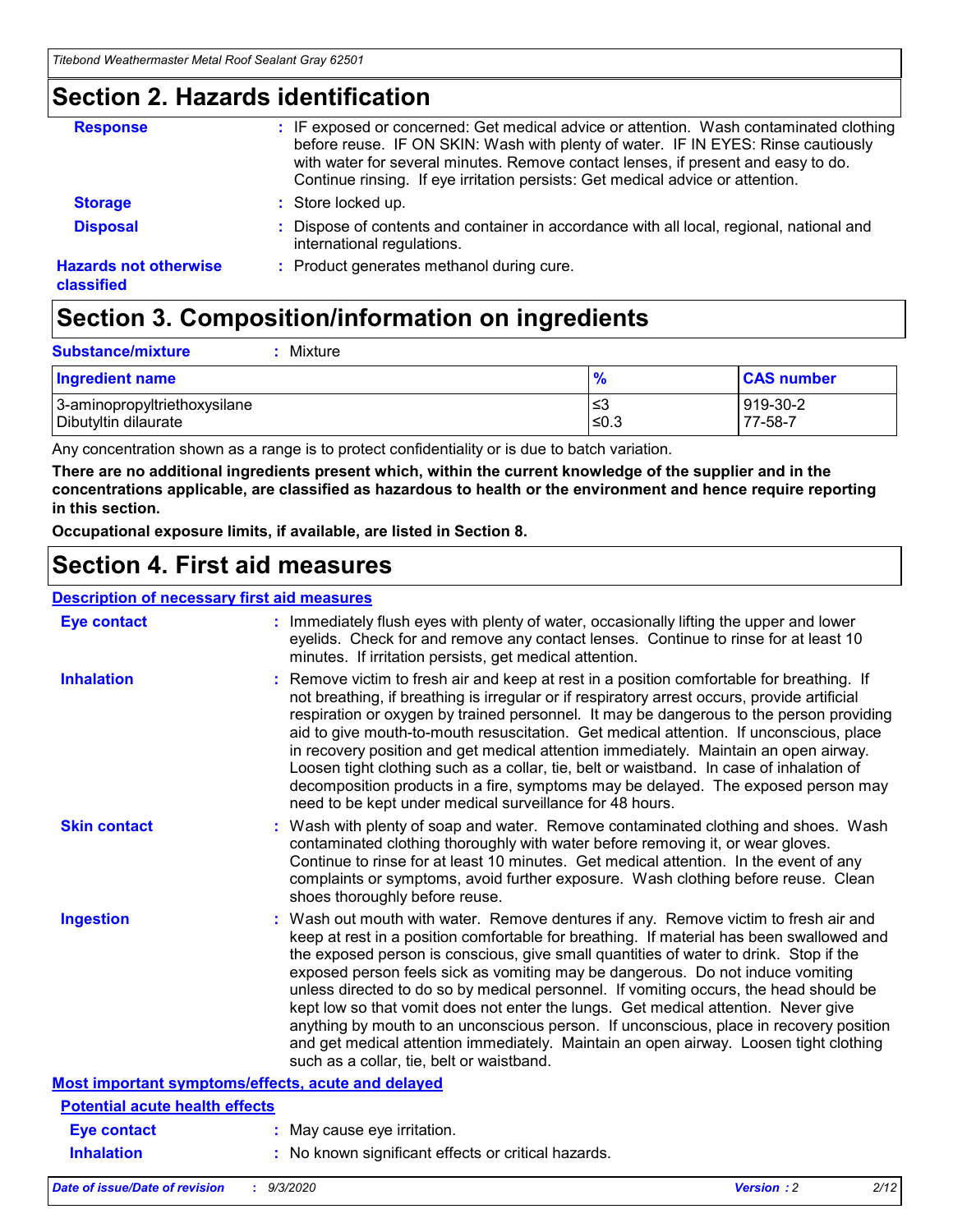| <u>Hiebonu weamenhasier wetari Roof Sealaht Gray 6250 F</u> |                                                                                                                                                                                                                                                                                                                                                                                                                 |
|-------------------------------------------------------------|-----------------------------------------------------------------------------------------------------------------------------------------------------------------------------------------------------------------------------------------------------------------------------------------------------------------------------------------------------------------------------------------------------------------|
| <b>Section 4. First aid measures</b>                        |                                                                                                                                                                                                                                                                                                                                                                                                                 |
| <b>Skin contact</b>                                         | : May cause skin irritation.                                                                                                                                                                                                                                                                                                                                                                                    |
| <b>Ingestion</b>                                            | : No known significant effects or critical hazards.                                                                                                                                                                                                                                                                                                                                                             |
| Over-exposure signs/symptoms                                |                                                                                                                                                                                                                                                                                                                                                                                                                 |
| <b>Eye contact</b>                                          | : Adverse symptoms may include the following:<br>irritation<br>watering<br>redness                                                                                                                                                                                                                                                                                                                              |
| <b>Inhalation</b>                                           | : Adverse symptoms may include the following:<br>reduced fetal weight<br>increase in fetal deaths<br>skeletal malformations                                                                                                                                                                                                                                                                                     |
| <b>Skin contact</b>                                         | : Adverse symptoms may include the following:<br>irritation<br>redness<br>reduced fetal weight<br>increase in fetal deaths<br>skeletal malformations                                                                                                                                                                                                                                                            |
| <b>Ingestion</b>                                            | : Adverse symptoms may include the following:<br>reduced fetal weight<br>increase in fetal deaths<br>skeletal malformations                                                                                                                                                                                                                                                                                     |
|                                                             | Indication of immediate medical attention and special treatment needed, if necessary                                                                                                                                                                                                                                                                                                                            |
| <b>Notes to physician</b>                                   | : In case of inhalation of decomposition products in a fire, symptoms may be delayed.<br>The exposed person may need to be kept under medical surveillance for 48 hours.                                                                                                                                                                                                                                        |
| <b>Specific treatments</b>                                  | : No specific treatment.                                                                                                                                                                                                                                                                                                                                                                                        |
| <b>Protection of first-aiders</b>                           | : No action shall be taken involving any personal risk or without suitable training. If it is<br>suspected that fumes are still present, the rescuer should wear an appropriate mask or<br>self-contained breathing apparatus. It may be dangerous to the person providing aid to<br>give mouth-to-mouth resuscitation. Wash contaminated clothing thoroughly with water<br>before removing it, or wear gloves. |
| See toxicological information (Section 11)                  |                                                                                                                                                                                                                                                                                                                                                                                                                 |

### **Section 5. Fire-fighting measures**

| <b>Extinguishing media</b>                               |                                                                                                                                                                                                     |
|----------------------------------------------------------|-----------------------------------------------------------------------------------------------------------------------------------------------------------------------------------------------------|
| <b>Suitable extinguishing</b><br>media                   | : Use an extinguishing agent suitable for the surrounding fire.                                                                                                                                     |
| <b>Unsuitable extinguishing</b><br>media                 | : None known.                                                                                                                                                                                       |
| <b>Specific hazards arising</b><br>from the chemical     | : In a fire or if heated, a pressure increase will occur and the container may burst.                                                                                                               |
| <b>Hazardous thermal</b><br>decomposition products       | Decomposition products may include the following materials:<br>carbon dioxide<br>carbon monoxide<br>nitrogen oxides<br>metal oxide/oxides                                                           |
| <b>Special protective actions</b><br>for fire-fighters   | : Promptly isolate the scene by removing all persons from the vicinity of the incident if<br>there is a fire. No action shall be taken involving any personal risk or without suitable<br>training. |
| <b>Special protective</b><br>equipment for fire-fighters | Fire-fighters should wear appropriate protective equipment and self-contained breathing<br>apparatus (SCBA) with a full face-piece operated in positive pressure mode.                              |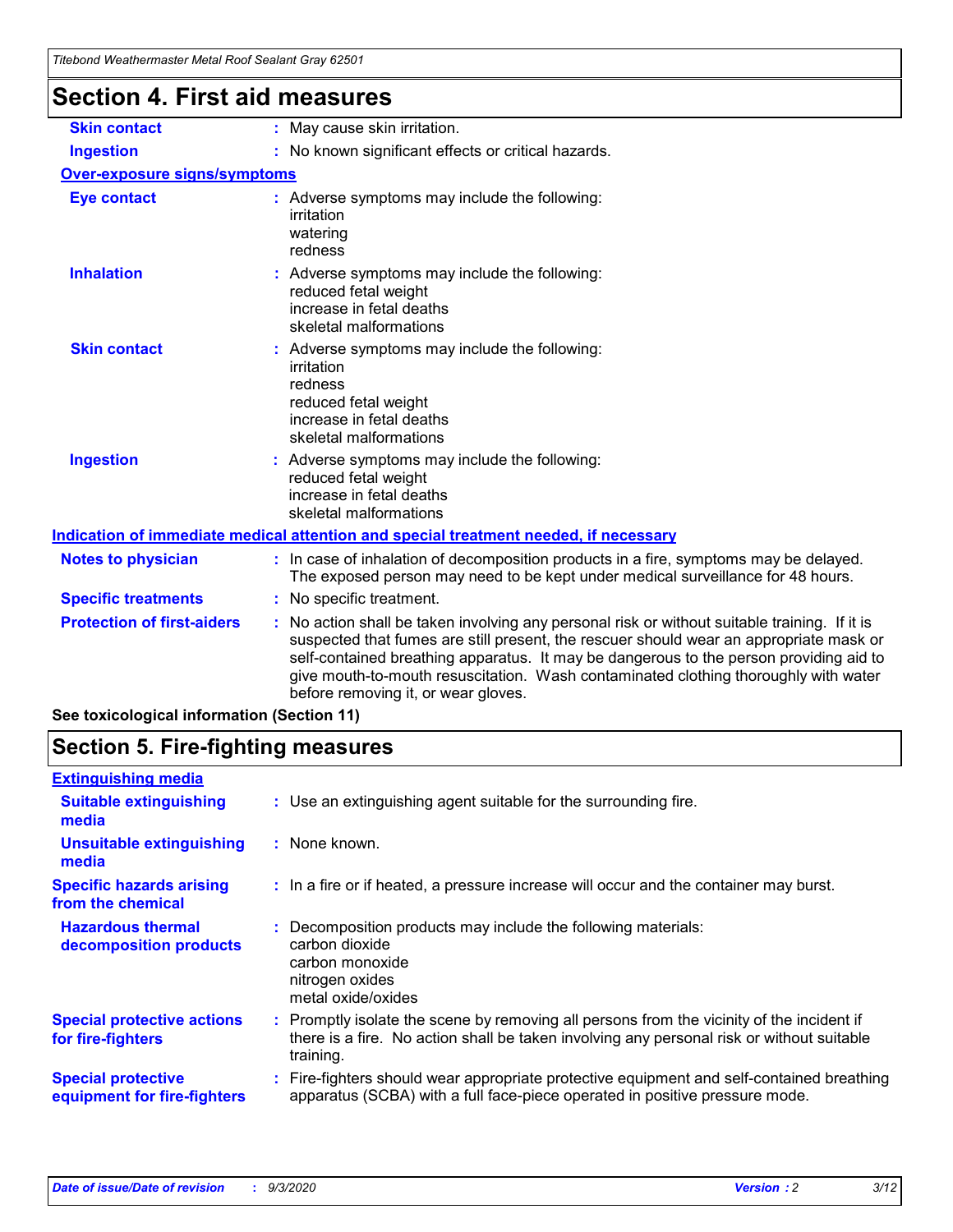### **Section 6. Accidental release measures**

| Personal precautions, protective equipment and emergency procedures |                                                                                                                                                                                                                                                                                                                                                                                                                                                                                                                                                                                                                                                                                                              |  |  |  |
|---------------------------------------------------------------------|--------------------------------------------------------------------------------------------------------------------------------------------------------------------------------------------------------------------------------------------------------------------------------------------------------------------------------------------------------------------------------------------------------------------------------------------------------------------------------------------------------------------------------------------------------------------------------------------------------------------------------------------------------------------------------------------------------------|--|--|--|
| For non-emergency<br>personnel                                      | : No action shall be taken involving any personal risk or without suitable training.<br>Evacuate surrounding areas. Keep unnecessary and unprotected personnel from<br>entering. Do not touch or walk through spilled material. Avoid breathing vapor or mist.<br>Provide adequate ventilation. Wear appropriate respirator when ventilation is<br>inadequate. Put on appropriate personal protective equipment.                                                                                                                                                                                                                                                                                             |  |  |  |
| For emergency responders                                            | : If specialized clothing is required to deal with the spillage, take note of any information in<br>Section 8 on suitable and unsuitable materials. See also the information in "For non-<br>emergency personnel".                                                                                                                                                                                                                                                                                                                                                                                                                                                                                           |  |  |  |
| <b>Environmental precautions</b>                                    | : Avoid dispersal of spilled material and runoff and contact with soil, waterways, drains<br>and sewers. Inform the relevant authorities if the product has caused environmental<br>pollution (sewers, waterways, soil or air).                                                                                                                                                                                                                                                                                                                                                                                                                                                                              |  |  |  |
| <b>Methods and materials for containment and cleaning up</b>        |                                                                                                                                                                                                                                                                                                                                                                                                                                                                                                                                                                                                                                                                                                              |  |  |  |
| <b>Small spill</b>                                                  | : Stop leak if without risk. Move containers from spill area. Dilute with water and mop up<br>if water-soluble. Alternatively, or if water-insoluble, absorb with an inert dry material and<br>place in an appropriate waste disposal container. Dispose of via a licensed waste<br>disposal contractor.                                                                                                                                                                                                                                                                                                                                                                                                     |  |  |  |
| <b>Large spill</b>                                                  | : Stop leak if without risk. Move containers from spill area. Approach release from<br>upwind. Prevent entry into sewers, water courses, basements or confined areas. Wash<br>spillages into an effluent treatment plant or proceed as follows. Contain and collect<br>spillage with non-combustible, absorbent material e.g. sand, earth, vermiculite or<br>diatomaceous earth and place in container for disposal according to local regulations<br>(see Section 13). Dispose of via a licensed waste disposal contractor. Contaminated<br>absorbent material may pose the same hazard as the spilled product. Note: see<br>Section 1 for emergency contact information and Section 13 for waste disposal. |  |  |  |

### **Section 7. Handling and storage**

#### **Precautions for safe handling**

| <b>Protective measures</b>                                                       | : Put on appropriate personal protective equipment (see Section 8). Persons with a<br>history of skin sensitization problems should not be employed in any process in which<br>this product is used. Avoid exposure - obtain special instructions before use. Avoid<br>exposure during pregnancy. Do not handle until all safety precautions have been read<br>and understood. Do not get in eyes or on skin or clothing. Do not ingest. Avoid<br>breathing vapor or mist. If during normal use the material presents a respiratory hazard,<br>use only with adequate ventilation or wear appropriate respirator. Keep in the original<br>container or an approved alternative made from a compatible material, kept tightly<br>closed when not in use. Empty containers retain product residue and can be hazardous.<br>Do not reuse container. |
|----------------------------------------------------------------------------------|--------------------------------------------------------------------------------------------------------------------------------------------------------------------------------------------------------------------------------------------------------------------------------------------------------------------------------------------------------------------------------------------------------------------------------------------------------------------------------------------------------------------------------------------------------------------------------------------------------------------------------------------------------------------------------------------------------------------------------------------------------------------------------------------------------------------------------------------------|
| <b>Advice on general</b><br>occupational hygiene                                 | : Eating, drinking and smoking should be prohibited in areas where this material is<br>handled, stored and processed. Workers should wash hands and face before eating,<br>drinking and smoking. Remove contaminated clothing and protective equipment before<br>entering eating areas. See also Section 8 for additional information on hygiene<br>measures.                                                                                                                                                                                                                                                                                                                                                                                                                                                                                    |
| <b>Conditions for safe storage,</b><br>including any<br><i>incompatibilities</i> | Store between the following temperatures: 0 to $120^{\circ}$ C (32 to $248^{\circ}$ F). Store in<br>accordance with local regulations. Store in original container protected from direct<br>sunlight in a dry, cool and well-ventilated area, away from incompatible materials (see<br>Section 10) and food and drink. Store locked up. Keep container tightly closed and<br>sealed until ready for use. Containers that have been opened must be carefully<br>resealed and kept upright to prevent leakage. Do not store in unlabeled containers.<br>Use appropriate containment to avoid environmental contamination. See Section 10 for<br>incompatible materials before handling or use.                                                                                                                                                     |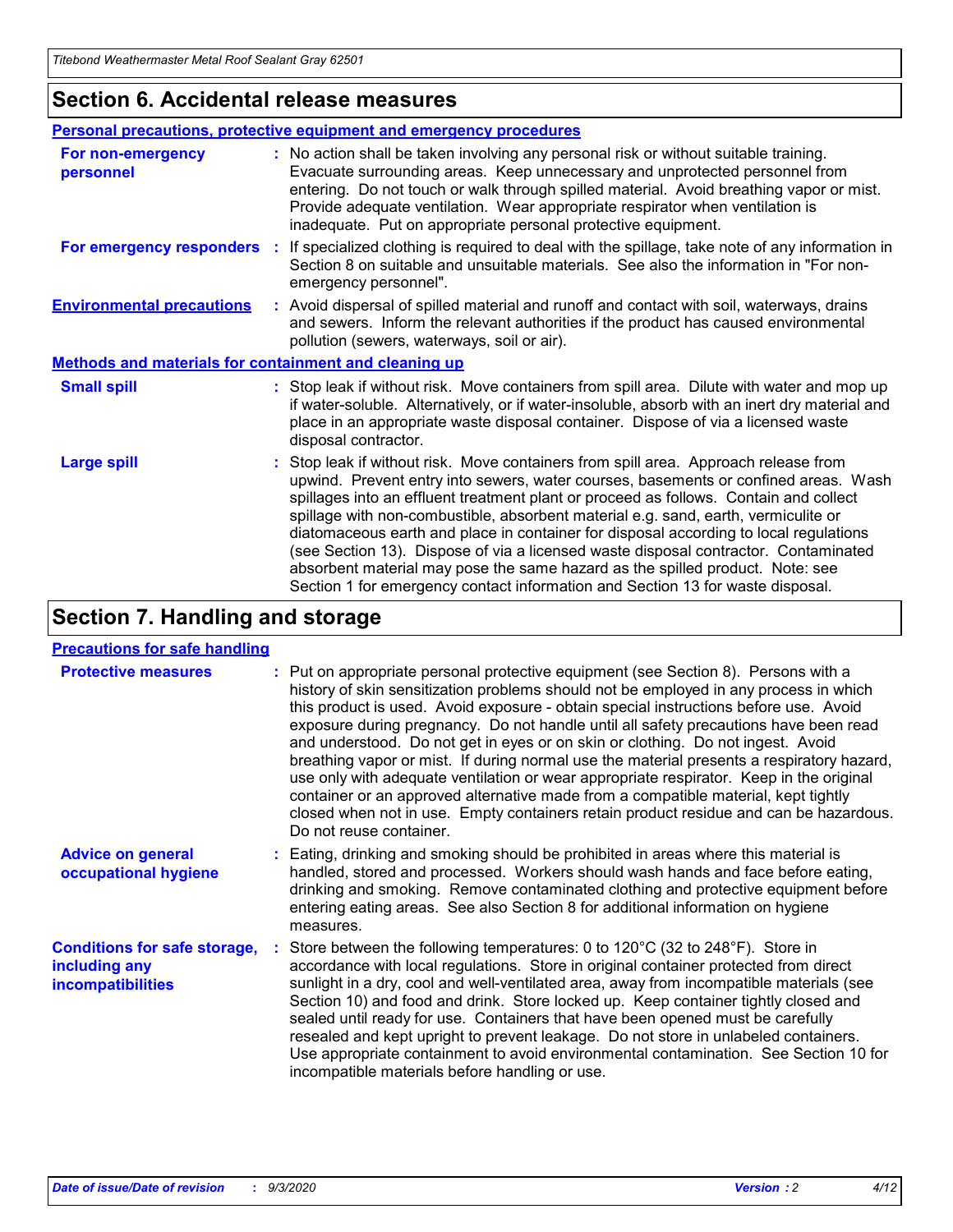# **Section 8. Exposure controls/personal protection**

#### **Control parameters**

#### **Occupational exposure limits**

| <b>Ingredient name</b>                               |    |                        | <b>Exposure limits</b>                                                                                                                                                                                                                                                                                                                                                                                                                                                                                                                                                                                                 |
|------------------------------------------------------|----|------------------------|------------------------------------------------------------------------------------------------------------------------------------------------------------------------------------------------------------------------------------------------------------------------------------------------------------------------------------------------------------------------------------------------------------------------------------------------------------------------------------------------------------------------------------------------------------------------------------------------------------------------|
| 3-aminopropyltriethoxysilane<br>Dibutyltin dilaurate |    |                        | None.<br>ACGIH TLV (United States, 3/2020). Absorbed through skin.<br>Notes: as Sn<br>TWA: $0.1 \text{ mg/m}^3$ , (as Sn) 8 hours.<br>STEL: 0.2 mg/m <sup>3</sup> , (as Sn) 15 minutes.<br>NIOSH REL (United States, 10/2016). Absorbed through skin.<br>Notes: as Sn<br>TWA: 0.1 mg/m <sup>3</sup> , (as Sn) 10 hours.<br>OSHA PEL (United States, 5/2018). Notes: as Sn<br>TWA: 0.1 mg/m <sup>3</sup> , (as Sn) 8 hours.<br>OSHA PEL 1989 (United States, 3/1989). Absorbed through skin.<br>Notes: measured as Sn<br>TWA: 0.1 mg/m <sup>3</sup> , (measured as Sn) 8 hours. Form: Organic                           |
| <b>Appropriate engineering</b><br>controls           |    |                        | : If user operations generate dust, fumes, gas, vapor or mist, use process enclosures,<br>local exhaust ventilation or other engineering controls to keep worker exposure to<br>airborne contaminants below any recommended or statutory limits.                                                                                                                                                                                                                                                                                                                                                                       |
| <b>Environmental exposure</b><br>controls            |    |                        | Emissions from ventilation or work process equipment should be checked to ensure<br>they comply with the requirements of environmental protection legislation. In some<br>cases, fume scrubbers, filters or engineering modifications to the process equipment<br>will be necessary to reduce emissions to acceptable levels.                                                                                                                                                                                                                                                                                          |
| <b>Individual protection measures</b>                |    |                        |                                                                                                                                                                                                                                                                                                                                                                                                                                                                                                                                                                                                                        |
| <b>Hygiene measures</b>                              |    |                        | : Wash hands, forearms and face thoroughly after handling chemical products, before<br>eating, smoking and using the lavatory and at the end of the working period.<br>Appropriate techniques should be used to remove potentially contaminated clothing.<br>Contaminated work clothing should not be allowed out of the workplace. Wash<br>contaminated clothing before reusing. Ensure that eyewash stations and safety<br>showers are close to the workstation location.                                                                                                                                            |
| <b>Eye/face protection</b>                           |    |                        | Safety eyewear complying with an approved standard should be used when a risk<br>assessment indicates this is necessary to avoid exposure to liquid splashes, mists,<br>gases or dusts. If contact is possible, the following protection should be worn, unless<br>the assessment indicates a higher degree of protection: chemical splash goggles.                                                                                                                                                                                                                                                                    |
| <b>Skin protection</b>                               |    |                        |                                                                                                                                                                                                                                                                                                                                                                                                                                                                                                                                                                                                                        |
| <b>Hand protection</b>                               |    |                        | : Chemical-resistant, impervious gloves complying with an approved standard should be<br>worn at all times when handling chemical products if a risk assessment indicates this is<br>necessary. Considering the parameters specified by the glove manufacturer, check<br>during use that the gloves are still retaining their protective properties. It should be<br>noted that the time to breakthrough for any glove material may be different for different<br>glove manufacturers. In the case of mixtures, consisting of several substances, the<br>protection time of the gloves cannot be accurately estimated. |
| <b>Body protection</b>                               |    | handling this product. | Personal protective equipment for the body should be selected based on the task being<br>performed and the risks involved and should be approved by a specialist before                                                                                                                                                                                                                                                                                                                                                                                                                                                |
| <b>Other skin protection</b>                         |    |                        | : Appropriate footwear and any additional skin protection measures should be selected<br>based on the task being performed and the risks involved and should be approved by a<br>specialist before handling this product.                                                                                                                                                                                                                                                                                                                                                                                              |
| <b>Respiratory protection</b>                        | ÷. | aspects of use.        | Based on the hazard and potential for exposure, select a respirator that meets the<br>appropriate standard or certification. Respirators must be used according to a<br>respiratory protection program to ensure proper fitting, training, and other important                                                                                                                                                                                                                                                                                                                                                         |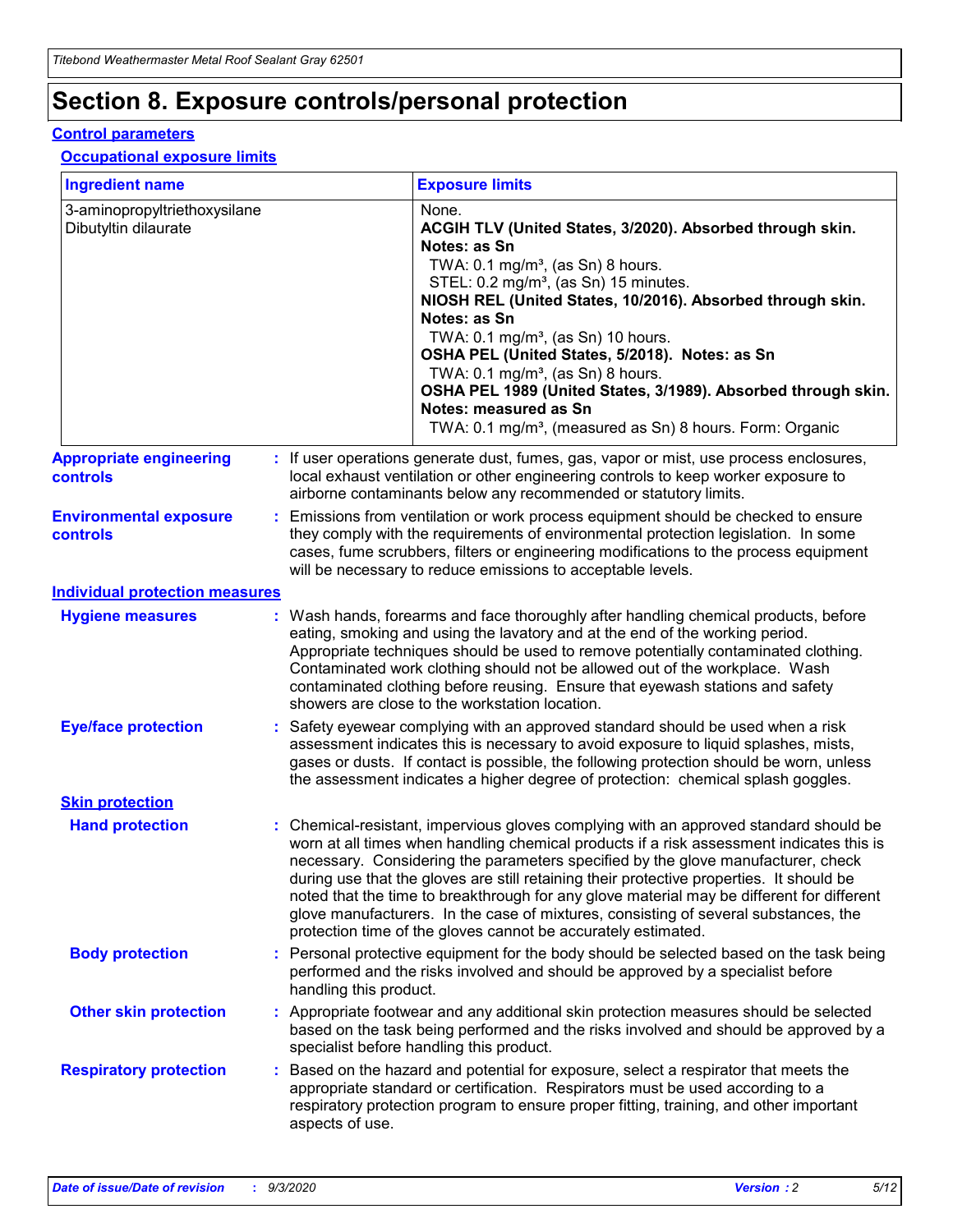### **Section 9. Physical and chemical properties**

#### **Appearance**

| <b>Physical state</b>                             | : Liquid. [Paste.]                                              |
|---------------------------------------------------|-----------------------------------------------------------------|
| <b>Color</b>                                      | Gray.                                                           |
| Odor                                              | Characteristic.                                                 |
| <b>Odor threshold</b>                             | Not available.                                                  |
| pH                                                | Not applicable.                                                 |
| <b>Melting point</b>                              | : Not available.                                                |
| <b>Boiling point</b>                              | : $>200^{\circ}$ C ( $>392^{\circ}$ F)                          |
| <b>Flash point</b>                                | : Closed cup: $>200^{\circ}$ C ( $>392^{\circ}$ F) [Setaflash.] |
| <b>Evaporation rate</b>                           | $:$ >1 (butyl acetate = 1)                                      |
| <b>Flammability (solid, gas)</b>                  | : Not available.                                                |
| Lower and upper explosive<br>(flammable) limits   | : Not available.                                                |
| <b>VOC (less water, less</b><br>exempt solvents)  | : 0 g/l                                                         |
| <b>Volatility</b>                                 | $: 0\%$ (w/w)                                                   |
| <b>Vapor density</b>                              | Not available.                                                  |
| <b>Relative density</b>                           | $\frac{1}{2}$ $\frac{1}{432}$                                   |
| <b>Solubility</b>                                 | Insoluble in the following materials: cold water and hot water. |
| <b>Solubility in water</b>                        | : Not available.                                                |
| <b>Partition coefficient: n-</b><br>octanol/water | : Not available.                                                |
| <b>Auto-ignition temperature</b>                  | : Not available.                                                |
| <b>Decomposition temperature</b>                  | : Not available.                                                |
| <b>Viscosity</b>                                  | $:$ Not available.                                              |

### **Section 10. Stability and reactivity**

| <b>Reactivity</b>                                   | : No specific test data related to reactivity available for this product or its ingredients.            |
|-----------------------------------------------------|---------------------------------------------------------------------------------------------------------|
| <b>Chemical stability</b>                           | : The product is stable.                                                                                |
| <b>Possibility of hazardous</b><br><b>reactions</b> | : Under normal conditions of storage and use, hazardous reactions will not occur.                       |
| <b>Conditions to avoid</b>                          | : No specific data.                                                                                     |
| <b>Incompatible materials</b>                       | No specific data.                                                                                       |
| <b>Hazardous decomposition</b><br>products          | Under normal conditions of storage and use, hazardous decomposition products should<br>not be produced. |

### **Section 11. Toxicological information**

#### **Information on toxicological effects**

#### **Acute toxicity**

| <b>Product/ingredient name</b> | <b>Result</b>           | <b>Species</b> | <b>Dose</b>                | <b>Exposure</b> |
|--------------------------------|-------------------------|----------------|----------------------------|-----------------|
| 3-aminopropyltriethoxysilane   | <b>ILD50 Dermal</b>     | Rabbit         | 4.29 g/kg                  |                 |
| Dibutyltin dilaurate           | ILD50 Oral<br>LD50 Oral | Rat<br>Rat     | $1.57$ g/kg<br>175 $mg/kg$ |                 |
|                                |                         |                |                            |                 |

**Irritation/Corrosion**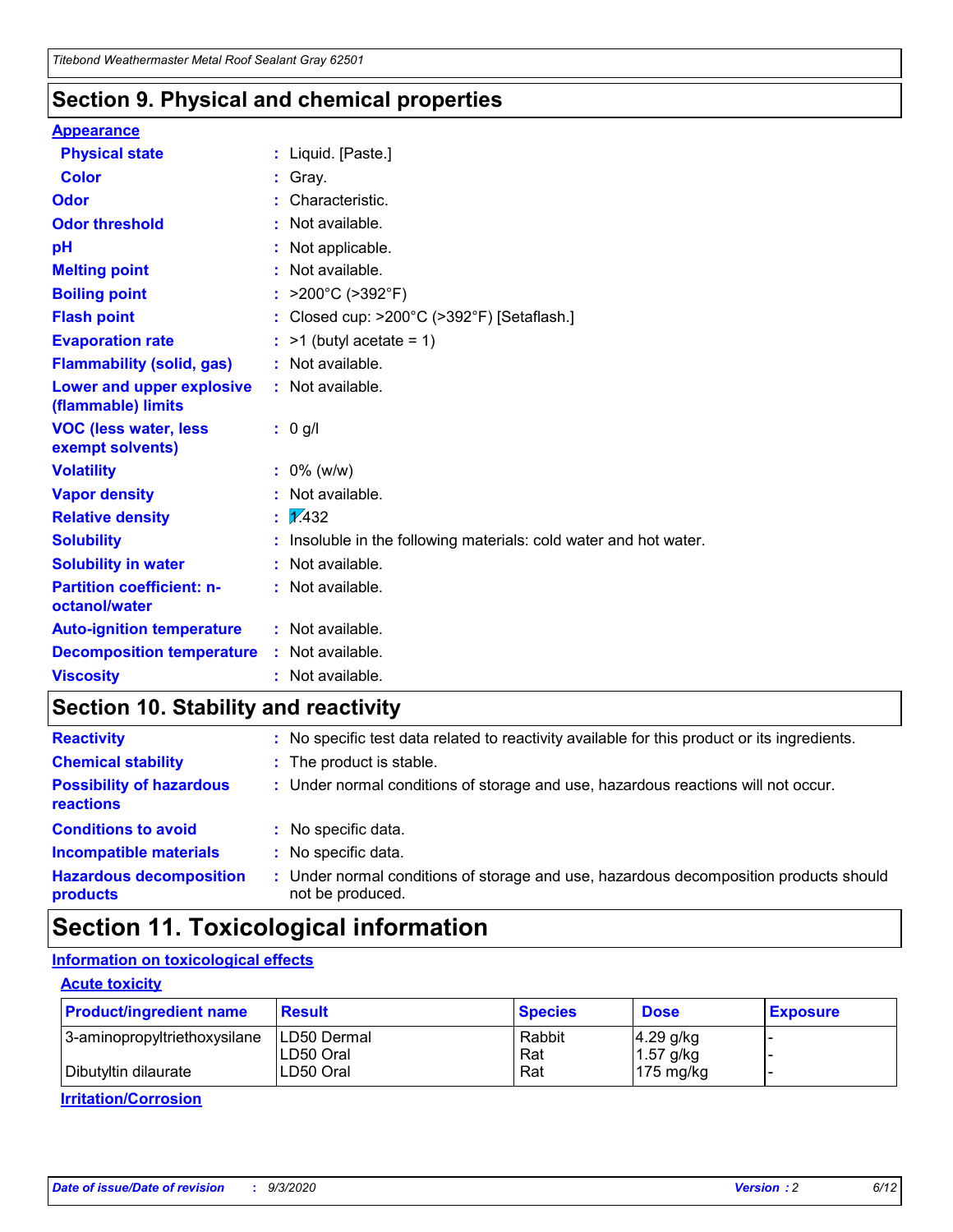# **Section 11. Toxicological information**

| <b>Product/ingredient name</b> | <b>Result</b>                 | <b>Species</b> | <b>Score</b> | <b>Exposure</b>    | <b>Observation</b>       |
|--------------------------------|-------------------------------|----------------|--------------|--------------------|--------------------------|
| 3-aminopropyltriethoxysilane   | Eyes - Mild irritant          | Rabbit         |              | $100 \text{ mg}$   |                          |
|                                | Eyes - Severe irritant        | Rabbit         |              | 24 hours 750       |                          |
|                                |                               |                |              | ug                 |                          |
|                                | <b>Skin - Severe irritant</b> | Rabbit         |              | 24 hours 5         | $\overline{\phantom{0}}$ |
| Dibutyltin dilaurate           | Eyes - Moderate irritant      | Rabbit         |              | mg<br>24 hours 100 |                          |
|                                |                               |                |              | mg                 |                          |
|                                | Skin - Severe irritant        | Rabbit         |              | 500 mg             | -                        |

#### **Sensitization**

Not available.

#### **Mutagenicity**

Not available.

#### **Carcinogenicity**

Not available.

#### **Reproductive toxicity**

Not available.

#### **Teratogenicity**

Not available.

#### **Specific target organ toxicity (single exposure)**

Not available.

#### **Specific target organ toxicity (repeated exposure)**

| <b>Name</b>                                                                         |                                                                            | <b>Category</b>                                     | <b>Route of</b><br>exposure | <b>Target organs</b> |  |  |
|-------------------------------------------------------------------------------------|----------------------------------------------------------------------------|-----------------------------------------------------|-----------------------------|----------------------|--|--|
| Dibutyltin dilaurate                                                                |                                                                            | Category 1                                          |                             | respiratory system   |  |  |
| <b>Aspiration hazard</b><br>Not available.                                          |                                                                            |                                                     |                             |                      |  |  |
| <b>Information on the likely</b><br>routes of exposure                              | : Not available.                                                           |                                                     |                             |                      |  |  |
| <b>Potential acute health effects</b>                                               |                                                                            |                                                     |                             |                      |  |  |
| <b>Eye contact</b>                                                                  | : May cause eye irritation.                                                |                                                     |                             |                      |  |  |
| <b>Inhalation</b>                                                                   |                                                                            | : No known significant effects or critical hazards. |                             |                      |  |  |
| <b>Skin contact</b>                                                                 |                                                                            | : May cause skin irritation.                        |                             |                      |  |  |
| <b>Ingestion</b>                                                                    |                                                                            | : No known significant effects or critical hazards. |                             |                      |  |  |
| <b>Symptoms related to the physical, chemical and toxicological characteristics</b> |                                                                            |                                                     |                             |                      |  |  |
| <b>Eye contact</b>                                                                  | irritation<br>watering<br>redness                                          | : Adverse symptoms may include the following:       |                             |                      |  |  |
| <b>Inhalation</b>                                                                   | reduced fetal weight<br>increase in fetal deaths<br>skeletal malformations | : Adverse symptoms may include the following:       |                             |                      |  |  |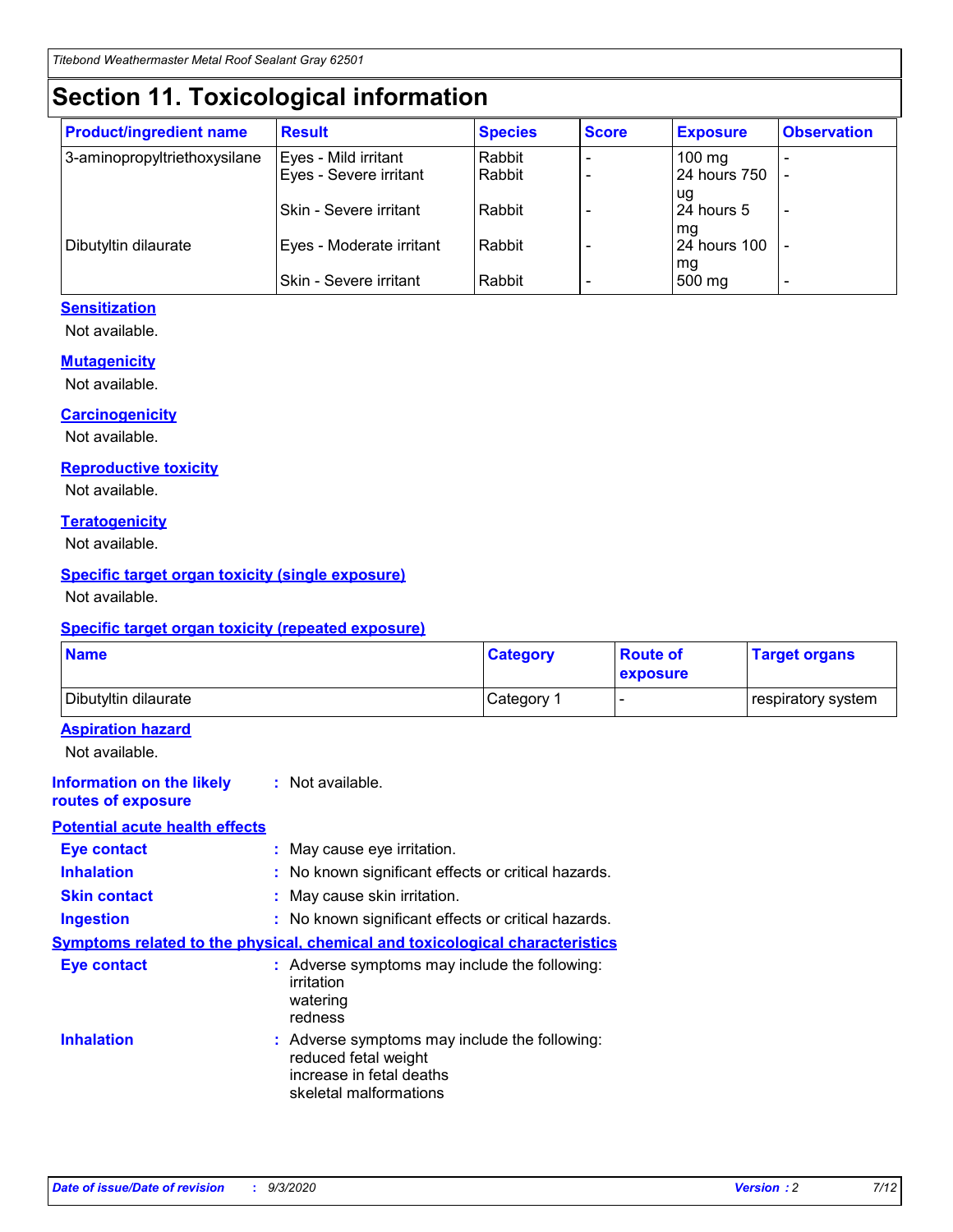*Titebond Weathermaster Metal Roof Sealant Gray 62501*

# **Section 11. Toxicological information**

| <b>Skin contact</b>                     | : Adverse symptoms may include the following:<br>irritation                                                                 |  |
|-----------------------------------------|-----------------------------------------------------------------------------------------------------------------------------|--|
|                                         | redness                                                                                                                     |  |
|                                         | reduced fetal weight<br>increase in fetal deaths                                                                            |  |
|                                         | skeletal malformations                                                                                                      |  |
| <b>Ingestion</b>                        | : Adverse symptoms may include the following:<br>reduced fetal weight<br>increase in fetal deaths<br>skeletal malformations |  |
|                                         | Delayed and immediate effects and also chronic effects from short and long term exposure                                    |  |
| <b>Short term exposure</b>              |                                                                                                                             |  |
| <b>Potential immediate</b><br>effects   | : Not available.                                                                                                            |  |
| <b>Potential delayed effects</b>        | : Not available.                                                                                                            |  |
| <b>Long term exposure</b>               |                                                                                                                             |  |
| <b>Potential immediate</b><br>effects   | : Not available.                                                                                                            |  |
| <b>Potential delayed effects</b>        | : Not available.                                                                                                            |  |
| <b>Potential chronic health effects</b> |                                                                                                                             |  |
| Not available.                          |                                                                                                                             |  |
| <b>General</b>                          | Once sensitized, a severe allergic reaction may occur when subsequently exposed to<br>very low levels.                      |  |
| <b>Carcinogenicity</b>                  | : No known significant effects or critical hazards.                                                                         |  |
| <b>Mutagenicity</b>                     | : No known significant effects or critical hazards.                                                                         |  |
| <b>Teratogenicity</b>                   | May damage the unborn child.                                                                                                |  |
| <b>Developmental effects</b>            | : No known significant effects or critical hazards.                                                                         |  |
| <b>Fertility effects</b>                | May damage fertility.                                                                                                       |  |
| <b>Numerical measures of toxicity</b>   |                                                                                                                             |  |
| <b>Acute toxicity estimates</b>         |                                                                                                                             |  |
| الملحلة والمستحقق فالمرابط              |                                                                                                                             |  |

Not available.

# **Section 12. Ecological information**

#### **Toxicity**

| <b>Product/ingredient name</b> | <b>Result</b>                                       | <b>Species</b>               | <b>Exposure</b>       |
|--------------------------------|-----------------------------------------------------|------------------------------|-----------------------|
| Dibutyltin dilaurate           | $ CC50>3$ mg/l<br>Chronic EC10 > 2 mg/l Fresh water | Algae<br>Algae - Desmodesmus | 72 hours<br>196 hours |
|                                |                                                     | <b>I</b> subspicatus         |                       |

#### **Persistence and degradability**

| <b>Product/ingredient name</b> | <b>Test</b>                                                                    | <b>Result</b>  |                   | <b>Dose</b> | <b>Inoculum</b>         |
|--------------------------------|--------------------------------------------------------------------------------|----------------|-------------------|-------------|-------------------------|
| Dibutyltin dilaurate           | OECD 301F<br>Ready<br>Biodegradability -<br>Manometric<br>Respirometry<br>Test | 23 % - 28 days |                   |             |                         |
| <b>Product/ingredient name</b> | <b>Aquatic half-life</b>                                                       |                | <b>Photolysis</b> |             | <b>Biodegradability</b> |
| Dibutyltin dilaurate           |                                                                                |                |                   |             | <b>Inherent</b>         |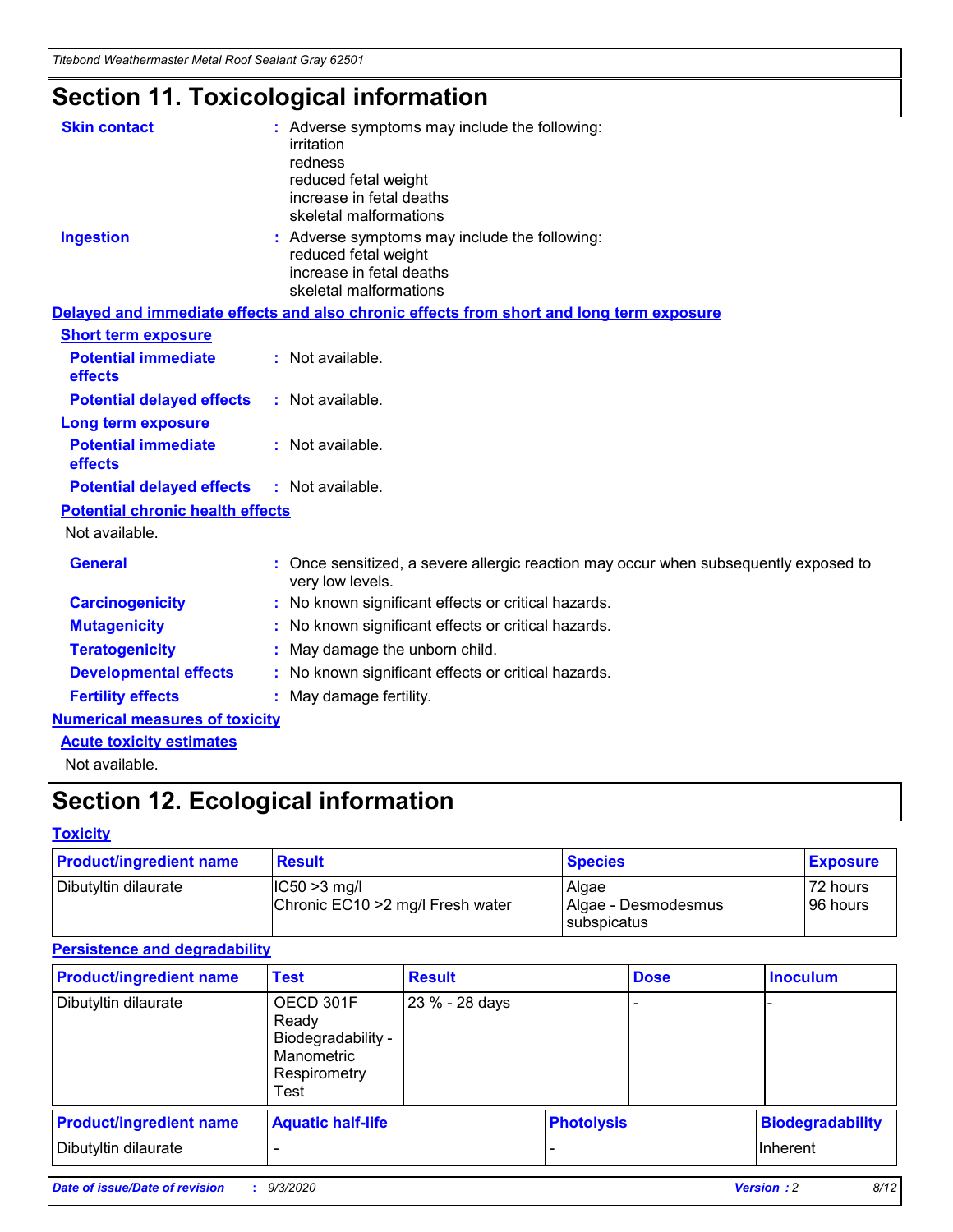# **Section 12. Ecological information**

#### **Bioaccumulative potential**

| <b>Product/ingredient name</b> | $\mathsf{LogP}_\mathsf{ow}$ | <b>BCF</b> | <b>Potential</b> |
|--------------------------------|-----------------------------|------------|------------------|
| 3-aminopropyltriethoxysilane   | $1.\overline{7}$            | 3.4        | low              |
| Dibutyltin dilaurate           | 4.44                        | 2.91       | low              |

#### **Mobility in soil**

| <b>Soil/water partition</b><br>coefficient (K <sub>oc</sub> ) | : Not available.                                    |
|---------------------------------------------------------------|-----------------------------------------------------|
| <b>Other adverse effects</b>                                  | : No known significant effects or critical hazards. |

### **Section 13. Disposal considerations**

**Disposal methods :**

The generation of waste should be avoided or minimized wherever possible. Disposal of this product, solutions and any by-products should at all times comply with the requirements of environmental protection and waste disposal legislation and any regional local authority requirements. Dispose of surplus and non-recyclable products via a licensed waste disposal contractor. Waste should not be disposed of untreated to the sewer unless fully compliant with the requirements of all authorities with jurisdiction. Waste packaging should be recycled. Incineration or landfill should only be considered when recycling is not feasible. This material and its container must be disposed of in a safe way. Care should be taken when handling emptied containers that have not been cleaned or rinsed out. Empty containers or liners may retain some product residues. Avoid dispersal of spilled material and runoff and contact with soil, waterways, drains and sewers.

### **Section 14. Transport information**

|                                      | <b>DOT</b><br><b>Classification</b> | <b>TDG</b><br><b>Classification</b> | <b>Mexico</b><br><b>Classification</b> | <b>ADR/RID</b> | <b>IMDG</b>              | <b>IATA</b>    |
|--------------------------------------|-------------------------------------|-------------------------------------|----------------------------------------|----------------|--------------------------|----------------|
| <b>UN number</b>                     | Not regulated.                      | Not regulated.                      | Not regulated.                         | Not regulated. | Not regulated.           | Not regulated. |
| <b>UN proper</b><br>shipping name    |                                     |                                     |                                        |                |                          |                |
| <b>Transport</b><br>hazard class(es) |                                     | $\overline{\phantom{0}}$            | $\overline{\phantom{0}}$               |                | $\overline{\phantom{0}}$ |                |
| <b>Packing group</b>                 |                                     |                                     |                                        |                |                          |                |
| <b>Environmental</b><br>hazards      | No.                                 | No.                                 | No.                                    | No.            | No.                      | No.            |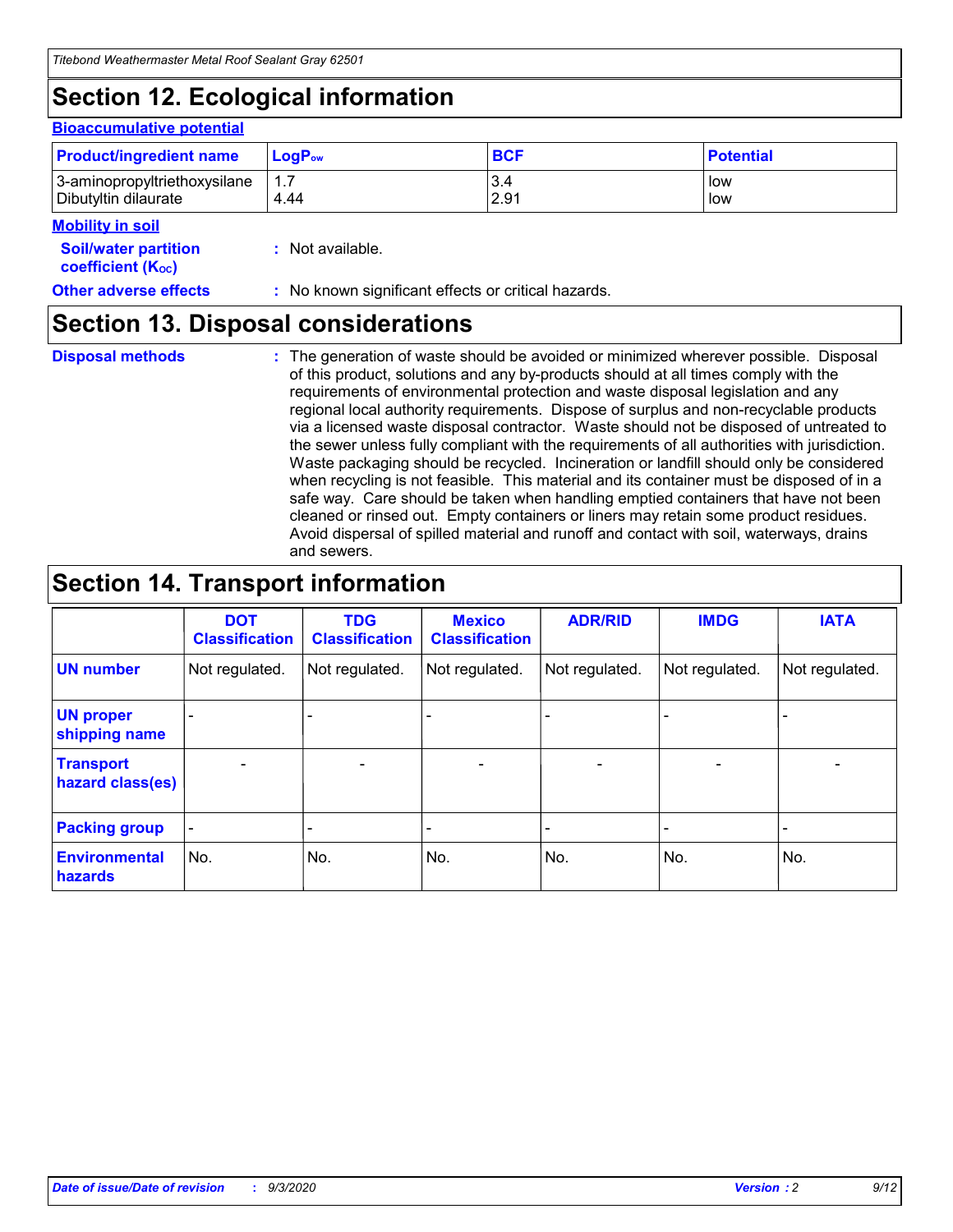### **Section 15. Regulatory information**

#### **U.S. Federal regulations**

#### **SARA 302/304**

#### **Composition/information on ingredients**

No products were found.

| SARA 304 RQ | Not applicable. |
|-------------|-----------------|
|-------------|-----------------|

#### **SARA 311/312**

**Classification :** EYE IRRITATION - Category 2B SKIN SENSITIZATION - Category 1 TOXIC TO REPRODUCTION - Category 1B HNOC - Product generates methanol during cure.

#### **Composition/information on ingredients**

| <b>Name</b>                  | $\frac{9}{6}$ | <b>Classification</b>                                                                                                                                                                                                                                                                                      |
|------------------------------|---------------|------------------------------------------------------------------------------------------------------------------------------------------------------------------------------------------------------------------------------------------------------------------------------------------------------------|
| 3-aminopropyltriethoxysilane | $\leq$ 3      | <b>FLAMMABLE LIQUIDS - Category 4</b><br><b>ACUTE TOXICITY (oral) - Category 4</b><br><b>SKIN IRRITATION - Category 2</b><br>EYE IRRITATION - Category 2A                                                                                                                                                  |
| Dibutyltin dilaurate         | ≤0.3          | <b>ACUTE TOXICITY (oral) - Category 3</b><br>SKIN CORROSION - Category 1C<br>SERIOUS EYE DAMAGE - Category 1<br>SKIN SENSITIZATION - Category 1<br><b>GERM CELL MUTAGENICITY - Category 2</b><br>TOXIC TO REPRODUCTION - Category 1B<br>SPECIFIC TARGET ORGAN TOXICITY (REPEATED<br>EXPOSURE) - Category 1 |

#### **State regulations**

**Massachusetts :**

: None of the components are listed.

**New York :** None of the components are listed. **New Jersey :** None of the components are listed.

**Pennsylvania :** None of the components are listed.

#### **California Prop. 65**

WARNING: This product can expose you to methanol, which is known to the State of California to cause birth defects or other reproductive harm. For more information go to www.P65Warnings.ca.gov.

| Ingredient name | No significant risk Maximum<br>level | acceptable dosage<br><b>level</b> |
|-----------------|--------------------------------------|-----------------------------------|
| I methanol      |                                      | Yes.                              |

#### **International regulations**

**Chemical Weapon Convention List Schedules I, II & III Chemicals** Not listed.

#### **Montreal Protocol**

Not listed.

**Stockholm Convention on Persistent Organic Pollutants**

Not listed.

#### **UNECE Aarhus Protocol on POPs and Heavy Metals** Not listed.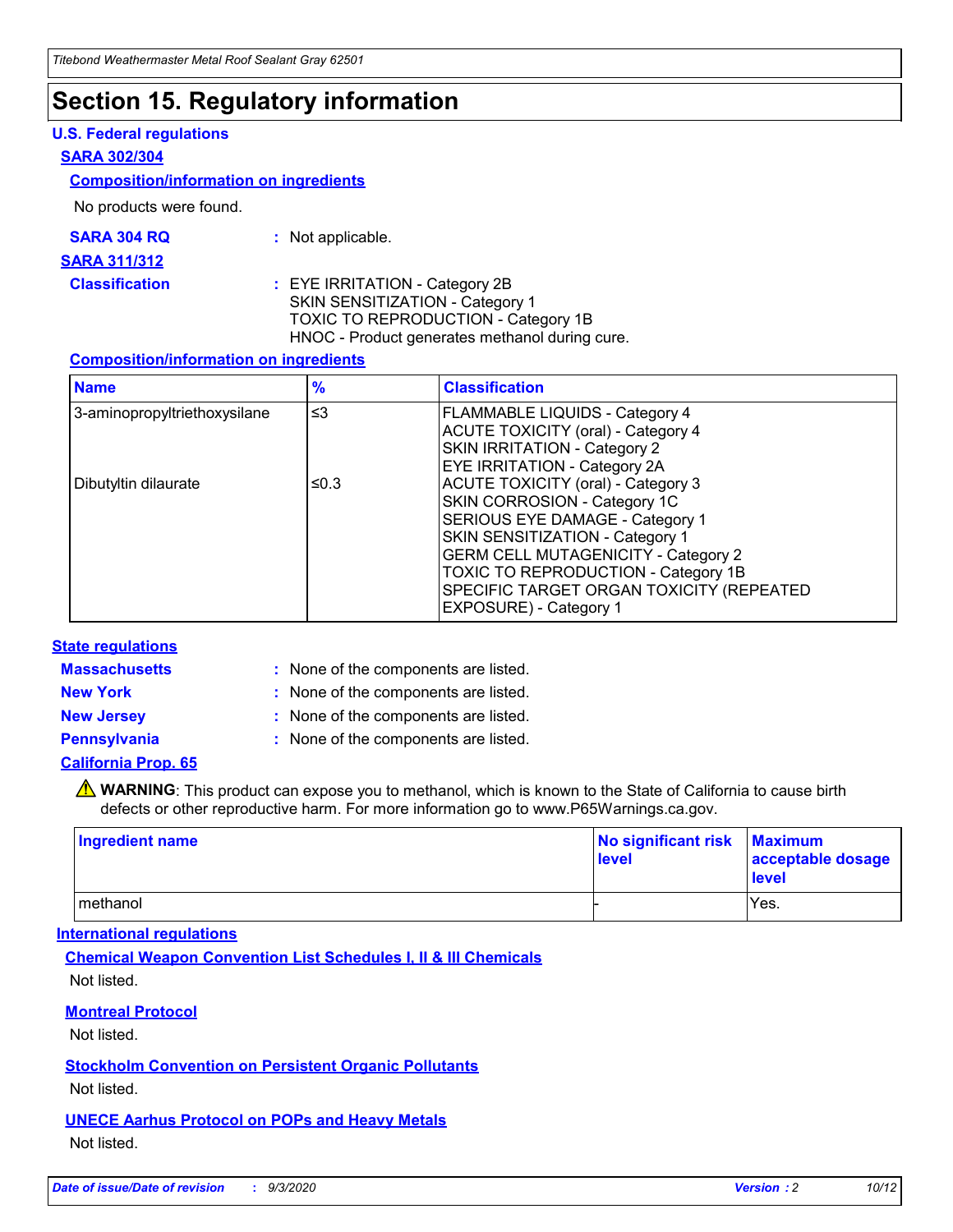## **Section 15. Regulatory information**

#### **Inventory list**

- 
- **China :** Not determined.

**United States TSCA 8(b) inventory**

**:** All components are active or exempted.

# **Section 16. Other information**





**Caution: HMIS® ratings are based on a 0-4 rating scale, with 0 representing minimal hazards or risks, and 4 representing significant hazards or risks. Although HMIS® ratings and the associated label are not required on SDSs or products leaving a facility under 29 CFR 1910.1200, the preparer may choose to provide them. HMIS® ratings are to be used with a fully implemented HMIS® program. HMIS® is a registered trademark and service mark of the American Coatings Association, Inc.**

**The customer is responsible for determining the PPE code for this material. For more information on HMIS® Personal Protective Equipment (PPE) codes, consult the HMIS® Implementation Manual.**

**National Fire Protection Association (U.S.A.)**



**Reprinted with permission from NFPA 704-2001, Identification of the Hazards of Materials for Emergency Response Copyright ©1997, National Fire Protection Association, Quincy, MA 02269. This reprinted material is not the complete and official position of the National Fire Protection Association, on the referenced subject which is represented only by the standard in its entirety.**

**Copyright ©2001, National Fire Protection Association, Quincy, MA 02269. This warning system is intended to be interpreted and applied only by properly trained individuals to identify fire, health and reactivity hazards of chemicals. The user is referred to certain limited number of chemicals with recommended classifications in NFPA 49 and NFPA 325, which would be used as a guideline only. Whether the chemicals are classified by NFPA or not, anyone using the 704 systems to classify chemicals does so at their own risk.**

#### **Procedure used to derive the classification**

| <b>Classification</b>                                                                                         | <b>Justification</b>                                  |
|---------------------------------------------------------------------------------------------------------------|-------------------------------------------------------|
| <b>EYE IRRITATION - Category 2B</b><br>SKIN SENSITIZATION - Category 1<br>TOXIC TO REPRODUCTION - Category 1B | Expert judgment<br>Expert judgment<br>Expert judgment |
| <b>History</b>                                                                                                |                                                       |

| .                                 |             |
|-----------------------------------|-------------|
| <b>Date of printing</b>           | : 4/22/2022 |
| Date of issue/Date of<br>revision | : 9/3/2020  |
| Date of previous issue            | : 9/3/2020  |
| <b>Version</b>                    | $\cdot$ 2   |
|                                   |             |